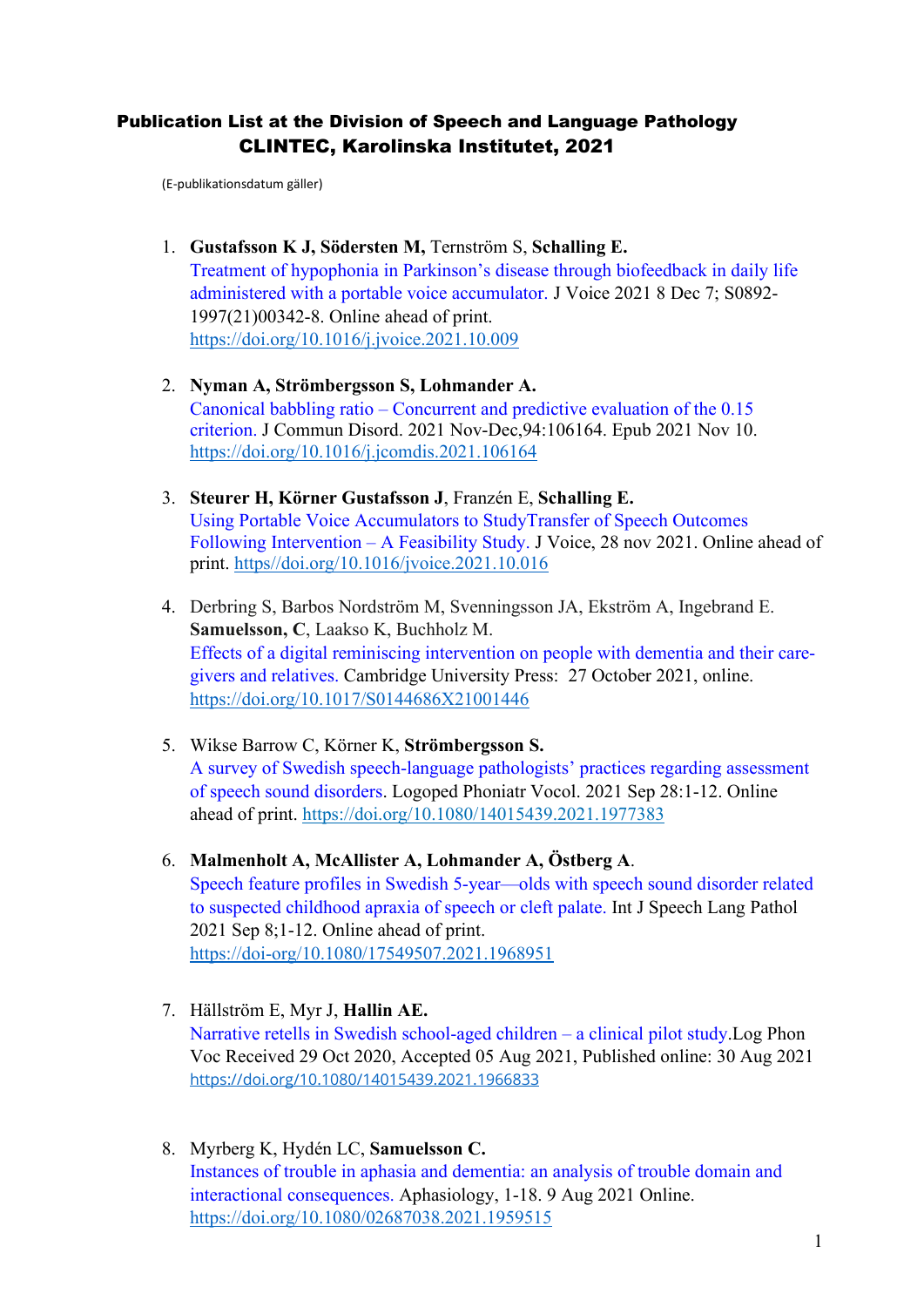### 9. Marklund U, Marklund E., **Gustavsson L.**

Relationship between parents' vowel hyperarticulation in infant-directed speech and infants' phonetic complexity on the level of conversational turns. Frontiers in Psychology published 04 August 2021[.https://doi.org/10.3389/fpsyg.2021.688242](https://doi.org/10.3389/fpsyg.2021.688242)

### 10. **Persson A**, Flynn T, Miniscalco C, **Lohmander A**.

Impact of auditory variables on consonant production in babbling and early speech in children with moderate hearing loss – a longitudinal study. Clin Linguist Phon 2021 Jul 29,1-16. Online ahead of print. <https://doi.org/10.1080/02699206.2021.1958260>

#### 11. Marklund E., Marklund U, **Gustavsson L**. An association between phonetic complexity of infant vocalizations and parent vowel hyperarticulation. Frontiers in Psychology 19 July 2021. <https://doi.org/10.3389/fpsyg.2021.693866>

#### 12. Peterson P, **Nyberg J**, Persson C, Mark H, **Lohmander A**.

Speech outcome and self-reported communicative ability in young adults born with unilateral cleft lip and palate: comparing long-term results after 2 different surgical methods for palatal repair. Cleft Palate Craniofac J. 2021 Jul 15 Online ahead of print. <https://doi.org/10.1177/10556656211025926>

## 13. Lã M.B. F, Sundberg J, **Granqvist S.**

Augmented visual-feedback of airflow: Immediate effects on voice-source characteristics of students of singing. Psyhology of Music First Published July 12, 2021. [https://doi.org/10.1177/03057356211026735](https://doi.org/10.1177%2F03057356211026735)

#### 14. **Persson A**, Marklund U, **Lohmander A**, Flynn T.

Expressive vocabulary development in children with moderate hearing loss – impact of auditory variables and early consonant production. Clinical Linguist Phon. 2021 Jul 7:1-18. Online ahead of print. <https://doi.org/10.1080/02699206.2021.1944321>

#### 15. **Rex S**, **Sand A**, Strand E, Hansson K, **McAllister A.** [A preliminary validation of a dynamic speech motor assessment for Swedish](https://pubmed-ncbi-nlm-nih-gov.proxy.kib.ki.se/34227450/)[speaking children with childhood apraxia of speech.](https://pubmed-ncbi-nlm-nih-gov.proxy.kib.ki.se/34227450/) Logoped Phoniatr Vocol. 2021 Jul 6:1-9.<https://doi.org/10.1080/14015439.2021.1943517>

- 16. Lagerberg TB, Anrep-Nordin E, Emanuelsson H, **Strömbergsson S**. Parent rating of intelligibility: A discussion of the construct validity of the Intellibilility in Context Scale (ICS) and normative data of the Swedish Version of ICS. Int J Lang Commun Disord 2021 Jul,56(4):873-886. Epub 2021 Jun 14. <https://doi.org/10.1111/1460-6984.12634>
- 17. Rydwik E, Anmyr L, Regardt M, **McAllister A**, Zarenoe R, Åkerman E, Orrevall Y, Bragesjö M, Dahl O, Nordstrand L, Ekman U, Homström L, Nygren-Bonnier M. ReCOV: recovery and rehabilitation during and after COVID-19 - a study protocol of a longitudinal observational study on patients next of kin and health care staff. BMC Sports Sci Med Rehabil. 2021 Jun 3. <https://doi.org/10.1186/s13102-021-00299-9>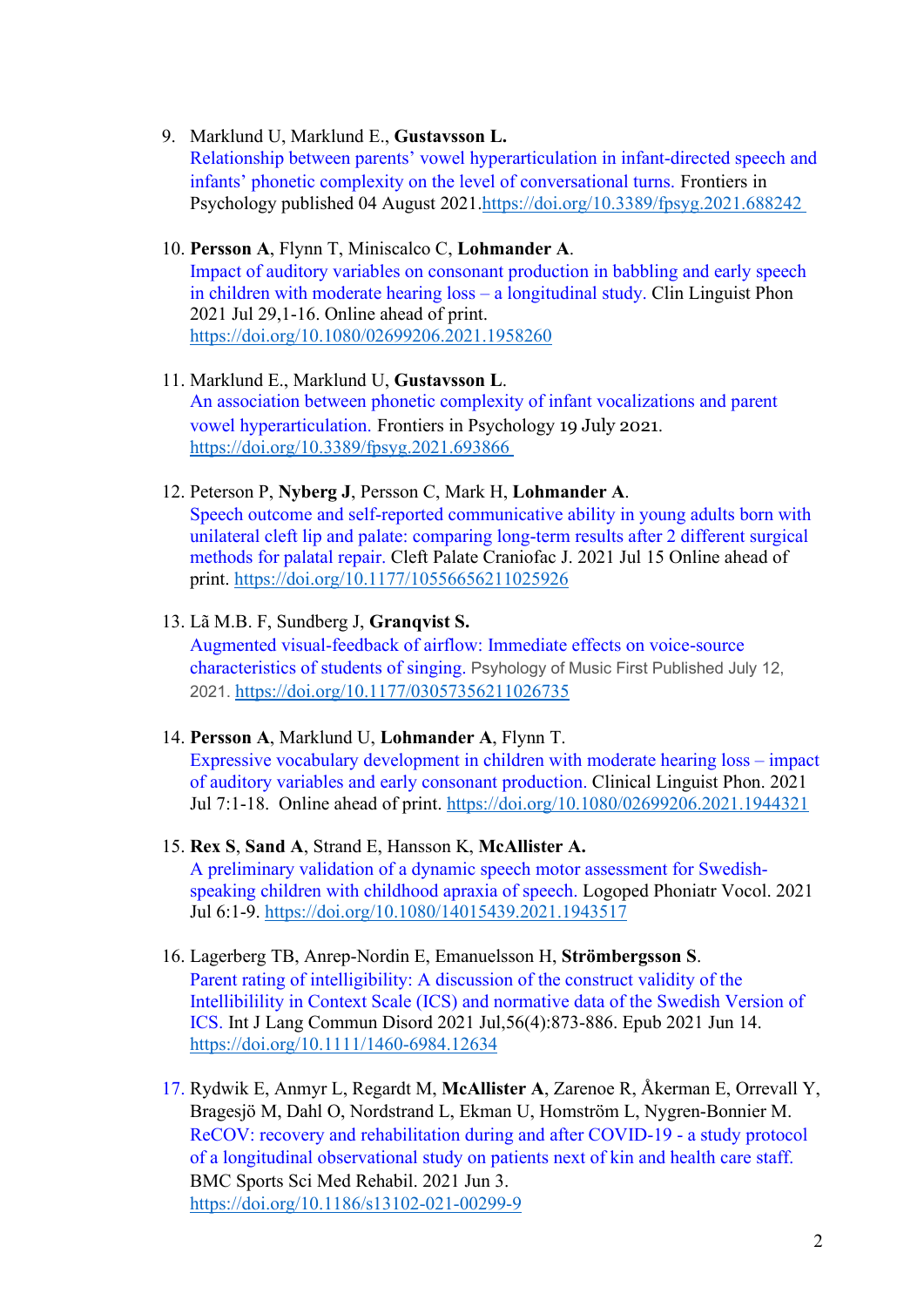- 18. Lagerberg TB, Holm K, **McAllister A, Strömbergsson S.** Measuring intelligibility in spontaneous speech using syllables perceived as understood. J Commun Disord. 2021 Jul-Aug,92:106108. Epub 2021 May 13 <https://doi.org/10.1016/j.jcomdis.2021.106108>
- 19. **Strömbergsson S**, Edlund J, **McAllister A**, Lagerberg T. Understanding acceptability of disordered speech through Audience Response Systems-based evaluation. Speech Communication 2021 July 131 13–22. <https://doi.org/10.1016/j.specom.2021.05.005>
- 20. Kristensson J, Longoni F, **Östberg P**, Åke S, Rödseth Smith S, Charlotta S. Evaluation of treatment effects of semantic feature analysis on mild anomia in multiple sclerosis. Aphasiology. 2021 11 maj. <https://doi.org/10.1080/02687038.2021.1900535>
- 21. **Schalling E,** Winkler H, Franzén E.

HiCommunication as a novel speech and communication treatment for Parkinson's disease: A feasibility study. Brain Behav. 2021 Jun,11(6):e02150. Epub 2021 May 4. <https://doi.org/10.1002/brb3.2150>

- 22. **Nyman A, Strömbergsson S,** Lindström K, **Lohmander A,** Miniscalco C. Speech and language in 5-year-olds with different neurological disabilities and the association between early and later consonant production. Dev Neurorehabil. 2021 Aug,24(6):408-417. doi: 10.1080/17518423.2021.1899327. Epub 2021 Apr 13. <https://doi-org.proxy.kib.ki.se/10.1080/17518423.2021.1899327>
- 23. Lã M.B. F, Luciano S.S, **Granqvist S.** Long-Term Average Spectrum Characteristics of Portuguese Fado-Canção from Coimbra. J Voice 2021 Apr 13; S0892-1997(21)00104-1. Online ahead of print [https://doi.org/10.1016/j.jvoice.2021.03.005](https://doi-org.proxy.kib.ki.se/10.1016/j.jvoice.2021.03.005)
- 24. Lindroos E, **Johansson K**. Free from dysphagia? A test battery to differentiate between mild and no dysphagia. Dysphagia 12 april 2021. Online ahead of print. <https://doi.org/10.1007/s00455-021-10295-3>
- 25. **Hybbinette H, Schalling E,** Pantin J, Nygren-Deboussard C, **Schütz M, Östberg P,** Lindberg Påvel G.

Recovery of apraxia of speech and aphasia in patients with hand motor impairment after stroke. Front. Neurol. 31 March 2021 eCollection 2021. <https://doi.org/10.3389/fneur.2021.634065>

- 26. **Rex S**, Hansson K, Strand E, **McAllister A**. Performance of Swedish children on a dynamic motor speech assessment. Int J Speech Lang Pathol. 2021 Mar VOL. 23 NO. 5, 453-464. https://doi.org[/10.1080/17549507.2020.1862300](https://doi-org.proxy.kib.ki.se/10.1080/17549507.2020.1862300)
- 27. Kjellmer L, Raud Westberg L, **Lohmander A.**